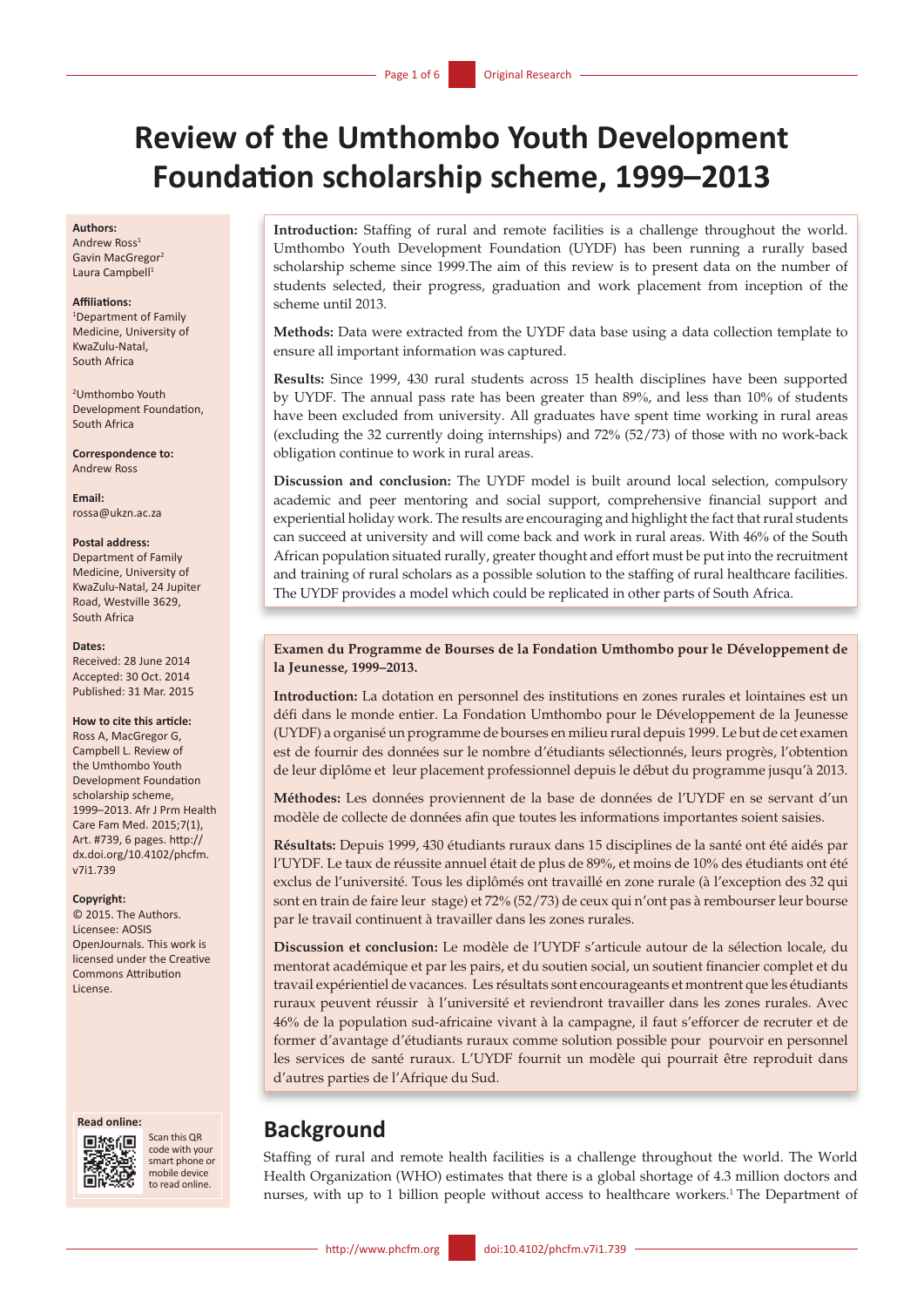Health in its *Human Resources for Health for South Africa 2030* estimated that there is a shortage of 14 932 professional nurses, 4145 doctors, 778 pharmacists, 1777 social workers and 345 physiotherapist in South Africa (SA), with rural areas impacted by staff shortages more than urban areas.<sup>2</sup>

In Australia, Canada and the United States of America, recruiting rural origin scholars who return to work in rural areas after training has been shown to be an effective strategy for increasing staffing levels at rural and remote facilities.<sup>3,4</sup> Using the pipeline metaphor, various strategies have been employed to increase the number of rural origin students in these countries. These include the promotion of careers in medicine at high schools, reservation of a certain percentage of places for rural origin students at medical schools, increasing the rural content and exposure to rural medicine at university, and recently the development of rurally located medical schools.5

Although there is substantial evidence from First World countries, there is relatively little evidence from developing countries that rural recruitment impacts on staffing levels at rural facilities. In 2003 a South African study reviewed where 138 rural origin and 140 urban origin students where working as health care professionals (HCPs). This study concluded that rural students were more likely to work in rural areas than urban origin students (38% vs. 12% respectively).<sup>6</sup> In 2003 Ross and Reid reviewed a number of HCPs who remained at a rural district hospital (DH) post-community service and found that the numbers who remained were small (22/278; 8%). The authors concluded that rural origin HCPs and those with provincial work-back obligations were more like to stay at a rural DH than those who grew up in an urban area or those without any contractual obligations.7

Currently there appear to be no systematic efforts to promote health science careers in rural areas of SA, and dysfunctional schools make entry into and success at medical school a challenge.<sup>8</sup> Most South African healthcare training institutions currently have a race-based admission policy to address the imbalances of the apartheid past. The University of KwaZulu-Natal has recently introduced a policy of admitting 28% quintile 1 and 2 students to the medical school to increase representation from these schools. Although many rural schools may be represented by quintile 1 and 2 schools this is an incidental consideration and not a policy to ensure adequate selection of rural origin students. Tumbo's 2009 study, which looked at rural representation at the nine health education facilities in SA, showed that rural origin students accounted for 27.4%, 22.4%, 26.7%, and 24.8% in medicine, physiotherapy, occupational therapy and dentistry respectively – significantly lower than the national rural population ratio.9 As such, the recruitment of rural origin students could be considered to be an issue of social justice, important for the provision of health services in rural areas.

With 46% of the South African population situated rurally,<sup>10</sup> it would appear that geographical origin must become an important selection consideration at health training institutions. Greater effort should be put into the recruitment of rural scholars, the prioritisation of places for them to study at medical school and other health training institutions, provision of adequate support to enable them to succeed, as well as creation of posts, and other postgraduate career opportunities in rural areas.

Umthombo Youth Development Foundation (UYDF) has been running a rurally based scholarship scheme since 1999. The scholarships scheme was initially established to address staff shortages at a rural DH. The conceptualisation of the scheme was based on evidence from studies in Australia and Canada which showed that rural origin students are more likely to work in rural areas than urban origin students.<sup>11,12</sup> UYDF students are selected by the local hospital selection committee and sign a year-for-year work-back contract with UYDF. UYDF provides comprehensive financial support at university and a compulsory structured peer, academic and social mentoring programme. The hospital provides opportunities for experiential holiday work experience and employment opportunities on completion of their degree. By any definition (geography, work opportunities, distance, population density, etc.) the students supported by UYDF would be considered to be rural.13

### **Aim and objective**

The aim of this review is to present data on the number of students selected, their progress, graduation and work placement from inception of the UYDF scheme in 1999 until 2013. It is hoped that this review will stimulate debate on admission policies and indicate possible solutions to the staffing challenges at rural healthcare facilities.

# **Methods**

Data were extracted from the UYDF data base using a data collection template to ensure that all important information was captured. All students supported by UYDF have been included (even those partially funded by UYDF and who received a provincial bursary or other funding during the course of their studies). Graduates were contacted by UYDF staff to verify the information available at the office and to obtain any outstanding information.

### **Ethical considerations**

Ethical permission for this study was given by the Human and Social Science Ethics Committee of the University of KwaZulu-Natal (HSS/0228/014)

# **Results**

Some health science courses are three years in duration (dental therapy, environmental health, radiography, biomedical technology), some four years (physiotherapy, pharmacy, nursing) and others six years (medicine). This means that intake rates do not necessarily correspond with graduation rates; see Table 1 for details. In 2007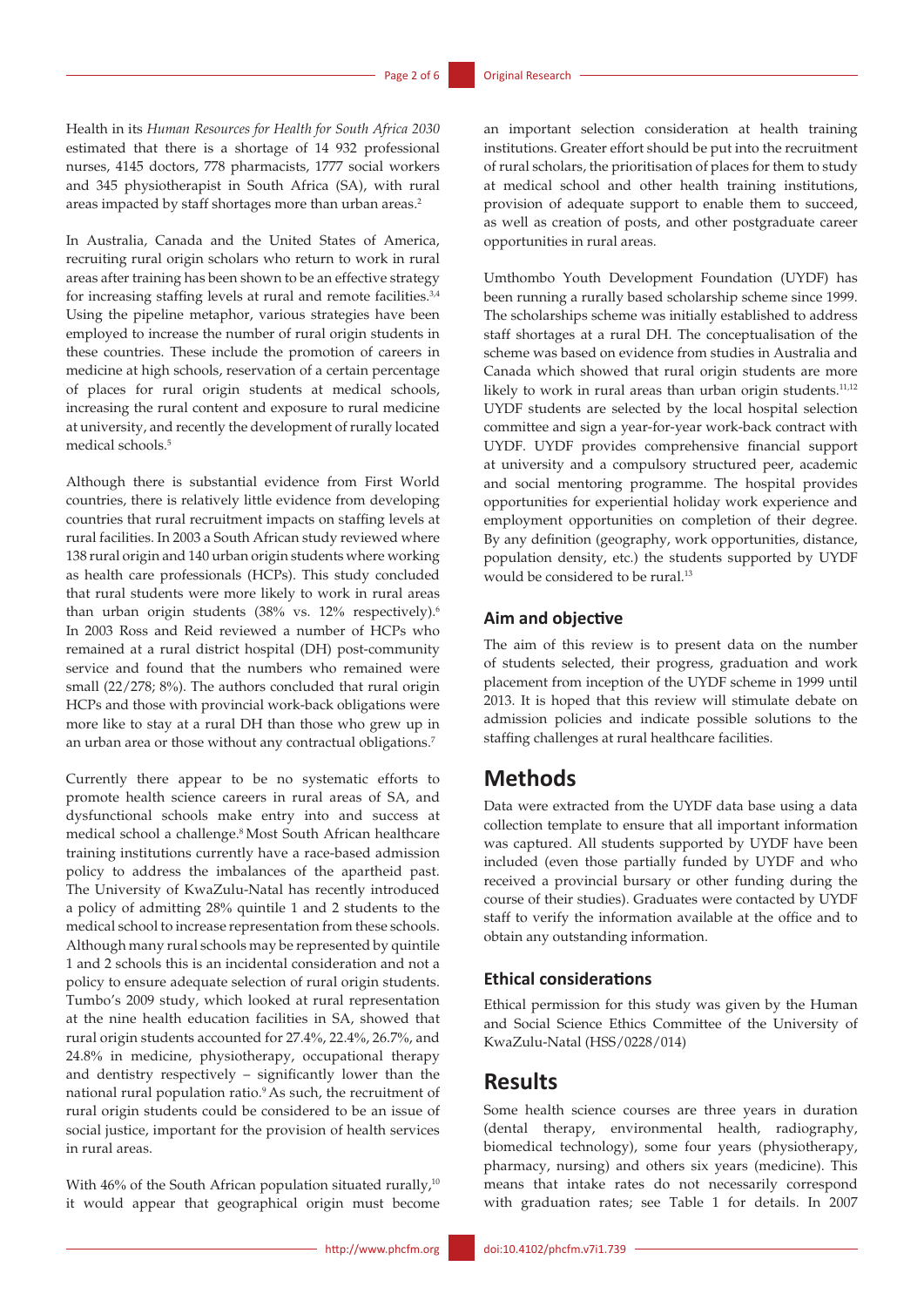**TABLE 1:** Student numbers supported by UYDF since 1999.

| Year  | New students             | Cumulative total* | No. passed**   | <b>Number repeating</b>  | Number excluded        | Number graduated         | Pass rate $(\% )$ |
|-------|--------------------------|-------------------|----------------|--------------------------|------------------------|--------------------------|-------------------|
| 1999  | $\overline{4}$           | $\overline{4}$    | $\overline{4}$ | $\mathbf 0$              | $\mathbf{0}$           | $\mathbf 0$              | 100               |
| 2000  | 5                        | 9                 | 8              | $\mathbf{1}$             | $\Omega$               | 0                        | 89                |
| 2001  | 6                        | 15                | 13             | $\mathbf{1}$             | $\mathbf{1}$           | $\mathbf 0$              | 87                |
| 2002  | 22                       | 36                | 29             | $\mathbf{1}$             | 6                      | $\overline{2}$           | 81                |
| 2003  | 17                       | 45                | 40             | $\overline{4}$           | $\mathbf{1}$           | $\overline{7}$           | 88                |
| 2004  | 12                       | 49                | 47             | $\overline{2}$           | $\Omega$               | 5                        | 96                |
| 2005  | 12                       | 56                | 50             | 3                        | 3                      | 10                       | 89                |
| 2006  | 11                       | 54                | 47             | 4                        | 3                      | 12                       | 87                |
| 2007  | 17                       | 56                | 52             | $\mathbf 0$              | 4                      | 13                       | 93                |
| 2008  | 26                       | 65                | 53             | 10                       | $\overline{2}$         | $\overline{7}$           | 82                |
| 2009  | 37                       | 83                | 71             | 10                       | $\overline{2}$         | 19                       | 86                |
| 2010  | 36                       | 108               | 97             | 9                        | 2                      | 15                       | 90                |
| 2011  | 61                       | 152               | 132            | 16                       | $\overline{2}$         | 25                       | 87                |
| 2012  | 56                       | 181               | 166            | 15                       | 8 + 2 (poor attitudes) | 22                       | 92                |
| 2013  | 42                       | 191               | 179            | 8                        | $4 + 1$ (ill health)   | 48                       | 94                |
| 2014  | 66                       | 205               | $\sim$         | $\overline{\phantom{a}}$ |                        | $\overline{\phantom{0}}$ |                   |
| Total | $\overline{\phantom{a}}$ | 430               |                |                          | 41 $(9.5\%)$           | 185                      |                   |

\*, Cumulative total = new students + existing students – number graduated – number excluded.

\*\*, Number passed = number of students who were able to progress (they may have been carrying some subjects).



**FIGURE 1:** Current students by discipline (*n* = 205); there are 100 medical students (off the scale).

UYDF moved from a voluntary run organisation to having full-time staff members (Director, full-time student mentor and administrative support), and the dramatic increase in the total number of students supported since 2008 can be attributed to this. Currently UYDF is supporting 205 students across 15 health disciplines, 65% of whom are women. A breakdown of students by discipline is presented in Figure 1.

As of May 2014 there are 185 UYDF graduates. A breakdown of graduates by discipline is presented in Figure 2.

Figure 3 shows the breakdown of graduates by current place of work

Some public sector hospitals are in urban areas, but most of the non-governmental organisations (NGOs) and some private practices where graduates work are in rural areas. Not all students are supported by UYDF for the duration of their training, as some students obtain a provincial



*N* = 183 (excludes the two who graduated in May 2014). **FIGURE 2:** Breakdown of graduates by qualification.



**FIGURE 3:** Current graduates by current place of work.

bursary during the course of their studies. The provincial bursary programme has different work-back obligations;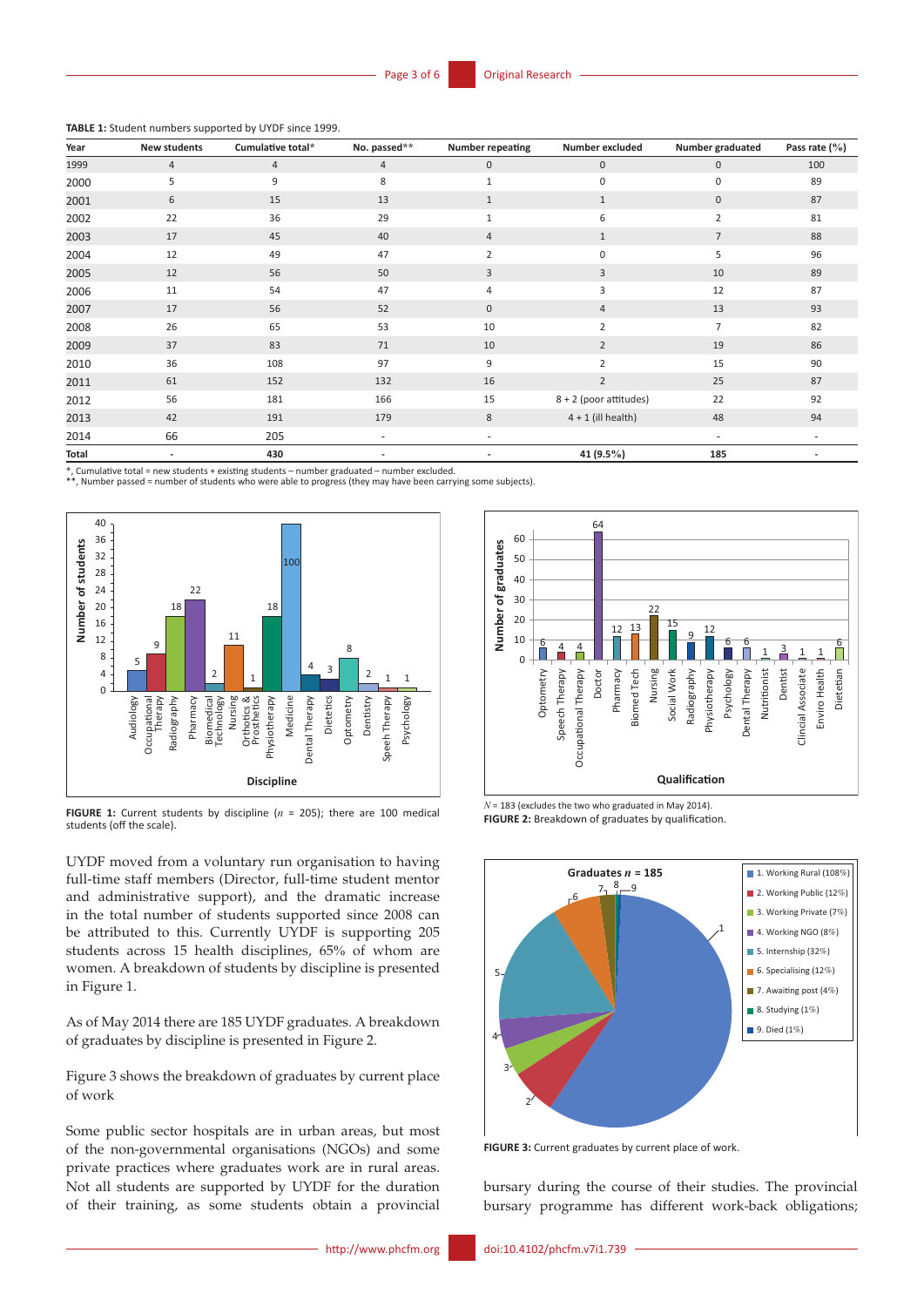their graduates may work in any KwaZulu-Natal provincial hospital (including urban hospitals), and may engage in postgraduate training during their work-back obligation.

All graduates who received any support from UYDF have spent at least a year working at a rural DH (this excludes the 32 currently doing their internship, as it is not possible to do ones internship at a rural DH in SA). Nine graduates have bought themselves out of a portion of their UYDF contract, and only one has defaulted on their contractual obligations. Of the 73 graduates who have completed their contractual obligations to UYDF, 52 (71%) continue to practice in a rural area, 42 in rural DHs, and the balance are working for rural NGOs or in rural private practice. A breakdown of these graduates by location is presented in Figure 4.

Currently 57% (106/185) of the graduates are women, and qualification by gender is presented in Figure 5. Slightly more women than men have qualified as doctors and pharmacists, whilst numbers are equal for nursing and



UYDF, Youth Development Foundation.

**FIGURE 4:** Work placement of graduates with no work-back obligation to UYDF  $(n = 73)$ 



**FIGURE 5:** Breakdown of graduates by gender.

# **Discussion**

The UYDF results are significant, particularly within the current SA context, and more so because of the rural origin of these students. With a pass rate of greater than 89% over a 15-year period and less than 10% of students being excluded from training institutions, these figures highlight the latent potential of rural scholars. These figures are also in sharp contrast to the national experience where, despite the number of black students at institutes of higher learning (IHL) rising from 30% in 1999 to 66% in 2010, this has not translated into an increased number of black graduates.

Cohort studies have shown that the completion rates of black African students at contact universities in the life sciences, mathematics and physical sciences is only about 33%, which is about half the completion rate of white students.<sup>14</sup> Other scholarship programmes have had varied student success, with the Rural Education Access Program (REAP) reporting 57% – 66% student completion rates of the 131 students supported in 2002.<sup>15</sup>

The success of the UYDF model may be related to several factors, including the following: (a) local hospital participation; (b) academic and peer mentoring; (c) social support; and (d) the reintegration and support of graduates into the hospitals once they have completed their training. These aspects are depicted in Figure 6.

The local DH is at the heart of the UYDF model, as the scholarship scheme started as a response to the need for staff at a rural DH. To ensure that the scheme is responsive to the needs of the hospital, the hospital selection committee is responsible for the promotion of a career in health through open days, and selection of health science students according to hospital priorities. UYDF students are also expected to do four weeks of experiential holiday work at the local hospital each year. This enables students to consolidate their theoretical knowledge in a practical way, and to apply their knowledge at a DH level, work alongside local HCPs and strengthen relationships with one another, with management at the hospital and with community members. This holiday work also prepares them for working at a DH as they understand the local conditions, challenges and resource constraints at such hospitals as well as what is expected of them as HCPs. Career-specific work experience is recognised as an important motivating influence for students at IHL and can contribute to students persisting and achieving academic success at IHL.14 Experiential holiday work is an integral aspect of the UYDF model.

UYDF is responsible for facilitating the academic and peer mentoring and the social support at university. Rural students often feel alienated when they first attend IHL,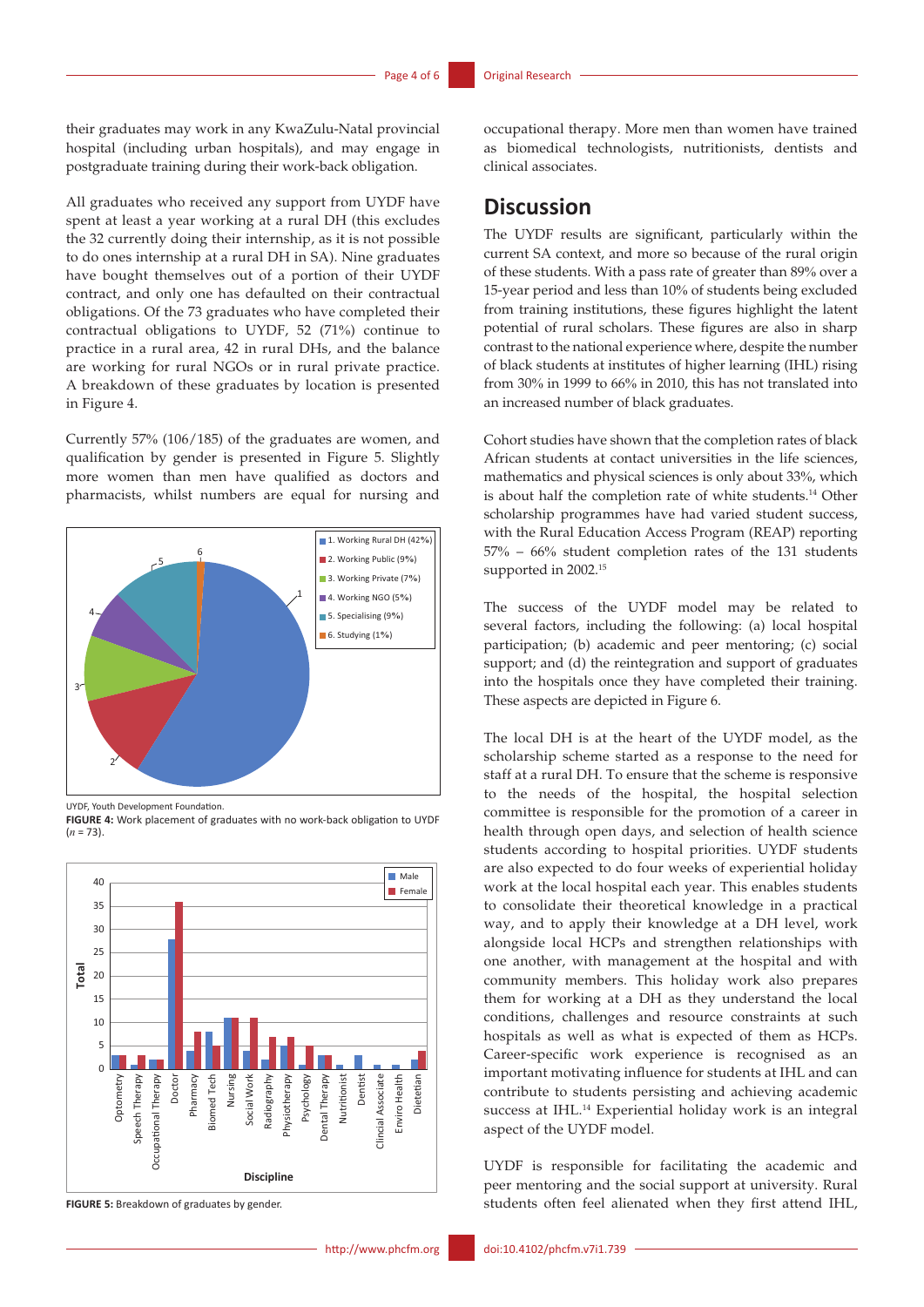

UYDF, Youth Development Foundation.

**FIGURE 6:** The UYDF model for student selection and support.

and this contributes to their social isolation and inability to access social and academic support.16 The UYDF provides a 'family' of other rural origin students who help each other to adapt to the challenges of university and city life. TM, a UYDF graduate, put it this way: 'I would mentor new students. Not teaching them maths and physics, but I would mentor them in terms of social life, and how to handle the situation, knowing their background. So it was easier for the new guys to adapt in that environment, because I was there.'

Social and academic engagement has been identified by Tinto as critical to student success at IHL.17 Academic mentoring and support is provided by UYDF mentors who meet regularly with UYDF students to review their progress and ensure that academic and social issues are being addressed. This accountability encourages and supports students to find solutions to any challenges they might face at university. The academic mentoring also communicates a belief that students have the potential to succeed and that they belong at an IHL.

Other studies have shown that when students believe that they have the ability to succeed and that they belong or deserve to be at an IHL this contributes to their success.18 Laude at the University of Texas found that the introduction of small classes, mentorship and support which communicated to students that they had the ability to succeed and that they belong at university, influenced success of students who traditionally failed.<sup>19</sup> The academic

and peer mentoring as well as social support facilitated by UYDF is considered key to students' success, as it enables them to identify and overcome academic and social challenges in order to succeed at IHL.

Comprehensive financial support is also an important component of the support provided by UYDF, which may assist in the success of the scheme by allowing students to focus more on the academic challenges at university. Inadequate finances have been identified as an important reason why students in SA fail at IHL.16,20 A criticism of the current NSFAS (National Student Financial Aid Scheme) funding model is that students only receive partial financial support, which covers fees and residence with only a small food and book allowance. This NSFAS model is based on the assumption that parents should make a family contribution towards these costs. However, for many rural students the family contribution is not forthcoming, and hunger and their limited access to the necessary resources distract from academic work and may contribute to their high failure rate. The Rural Education Access Programme, which supports many disadvantaged students, has recommended a review of the current funding model for NSFAS to ensure comprehensive funding for financially needy students at IHL.16

### **Recommendation**

The UYDF provides a model which could be replicated in other parts of SA. However, further studies are needed to